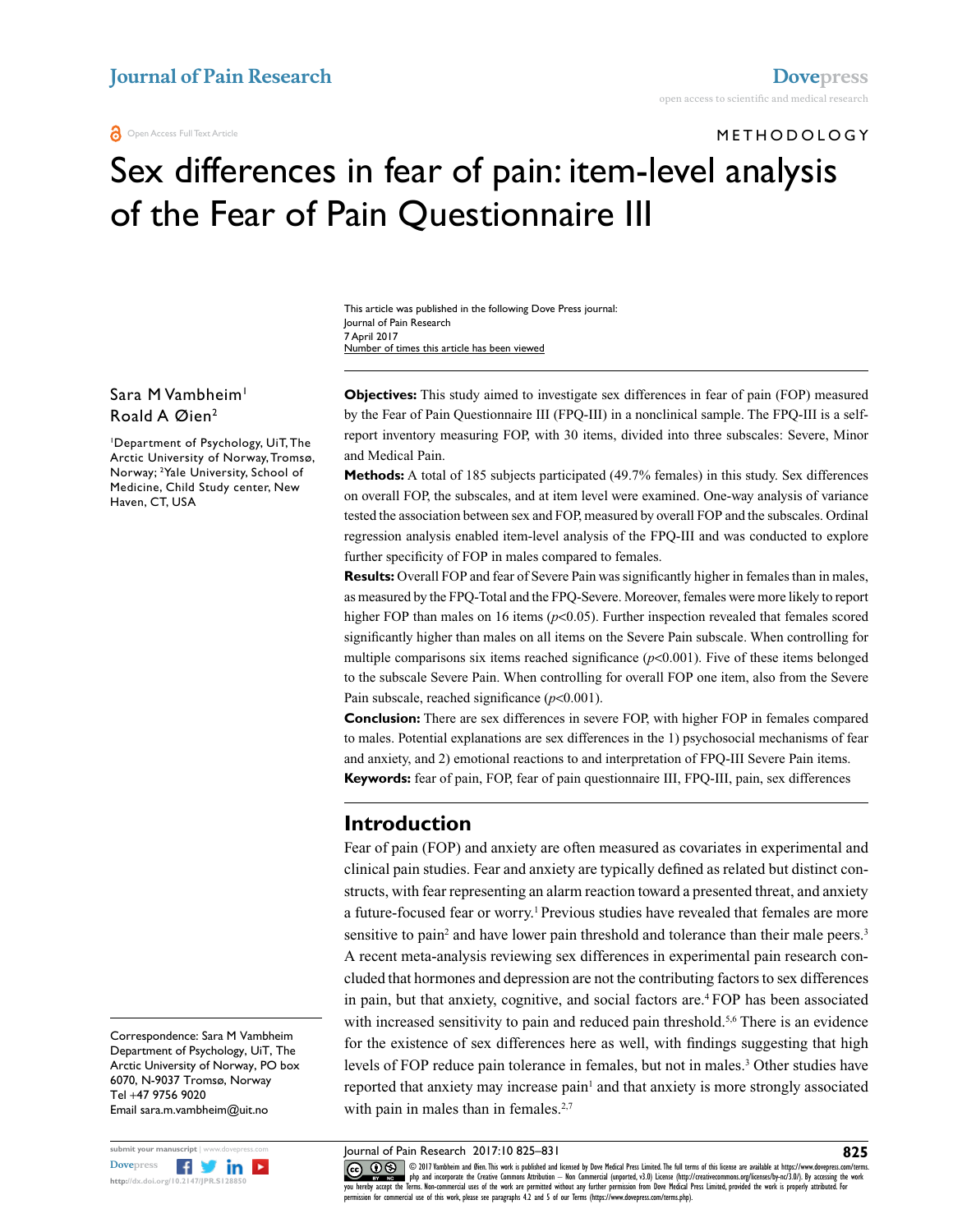Sex differences in FOP measured by the Fear of Pain Questionnaire III (FPQ-III) have been reported in several studies, $8-12$  and the tendency is that FOP is higher in females than in males. Sullivan et al found sex differences in FPQ-III endorsed FOP. However, FOP did not predict pain report, and anxiety was not correlated with FOP and pain report.<sup>10</sup> Moreover, by using path analyses, significant paths were found from trait to state anxiety, from trait anxiety to catastrophizing, and from catastrophizing to pain report. This could indicate that FOP has a stronger association with avoidance of pain, than the pain experience itself.13 Another possibility is that the measurement of FOP by the FPQ-III is too general, as suggested by Sullivan et al.<sup>10</sup> While these findings on sex differences in FOP could simply indicate that females fear pain to a greater degree than males, the composition of some questions on the FPQ-III, and their potential influence, should not be discounted. For example, some FPQ-III items describe situations that involve serious pain with potentially fatal outcomes. If these items tend to evoke different responses in males and females, for example, FOP in males while females are more likely to experience anxiety or fear of dying, it may lead to sex differences in FOP reflected on FPQ-III measurements. Higher specificity at item level may address some of these uncertainties, and could potentially lead to a more precise measure of FOP in both males and females. Thus, the development of instruments for measuring FOP that are sensitive enough to 1) detect FOP and 2) distinguish fear from other psychological measures such as anxiety in both males and females is important.

The FPQ-III has become a widely used assessment device for self-reported FOP in both clinical and nonclinical samples.<sup>12</sup> While taking the FPQ-III, respondents are asked to rate their degree of fear toward certain imagined scenarios involving pain. The FPQ-III has three subscales: fear of Severe, Minor and Medical Pain, and the questionnaires' psychometric properties have been investigated.11,12,14,15 Some studies have reported that the FPQ-III has a good internal consistency and moderate-to-good test–retest stability.12 However, others have concluded that the model has a poor fit.14,16 As previously mentioned, sex differences in FOP measured by the FPQ-III have been reported repeatedly.<sup>8,11,12</sup> Yet it should be noted that inconsistencies remain in the extant literature in this area, with some studies reporting sex differences in overall FOP, while differences are limited to the subscales in other studies. However, throughout these studies the direction of the differences between males and females has remained consistent, with higher FOP in females than in males. To the best of our knowledge, no study has addressed sex differences related to measures of FOP by the FPQ-III through content item analysis to date. This study aims to 1) investigate sex differences in FOP measured by the FPQ-total, the FPQ-subscales and at FPQ-item-level and 2) assess the appropriateness of the significant items in relation to measurements of pain. We hypothesized higher FOP in females than in males, and that this difference would be reflected by sex differences on FPQ-total, the subscales and at item level.

# **Methods**

## **Participants**

A total of 185 healthy college students were included in the study (49.7% females, mean age: 21, 62, range: 18–30 years; 50.3% males, mean age: 24, range: 19–32 years). Data from three different samples were pooled. All the three studies were experimental pain studies. Subjects with previous or present serious injuries, psychological and/or physiological disorders were excluded from participation. The FPQ-III and an informed consent form were then filled in. The studies were approved by the Regional Committee for Medical Research Ethics North Norway.

## **Measures**

The FPQ-III measures pain-related fear on a 30-item questionnaire.12 Each question presents a situation involving pain, and participants are asked to rate FOP on a 5-point Likert scale. High scores reflect high FOP  $(1=$  not afraid at all,  $5=$ extremely afraid). Responders are asked to rate their FOP involved in the situations described, for example, breaking your neck. The scale is divided into three subscales consisting of 10 questions, represented as Severe Pain (e.g., being involved in a car accident), Minor pain (e.g., biting your tongue), and Medical pain (e.g., receiving an injection in your mouth). The FPQ-III was designed to measure respondents' FOP, clinically and nonclinically, in patients and healthy individuals.12 A Norwegian version of the FPQ-III, translated and back translated by Lyby et al, was used in this study.17

## Statistical analyses

One-way analysis of variance (ANOVA) with FPQ-III Total score and FPQ-III Severe Pain score as outcomes were conducted to examine overall endorsed FOP. An ordinal regression analysis was conducted to further explore the specificity of FOP in males versus females by examining the FPQ-III on an item-level basis. The item-level analysis might provide more specific measures of endorsed FOP than subscale analysis. The ordinal regression analysis was first conducted without controlling for FPQ-III Total score. After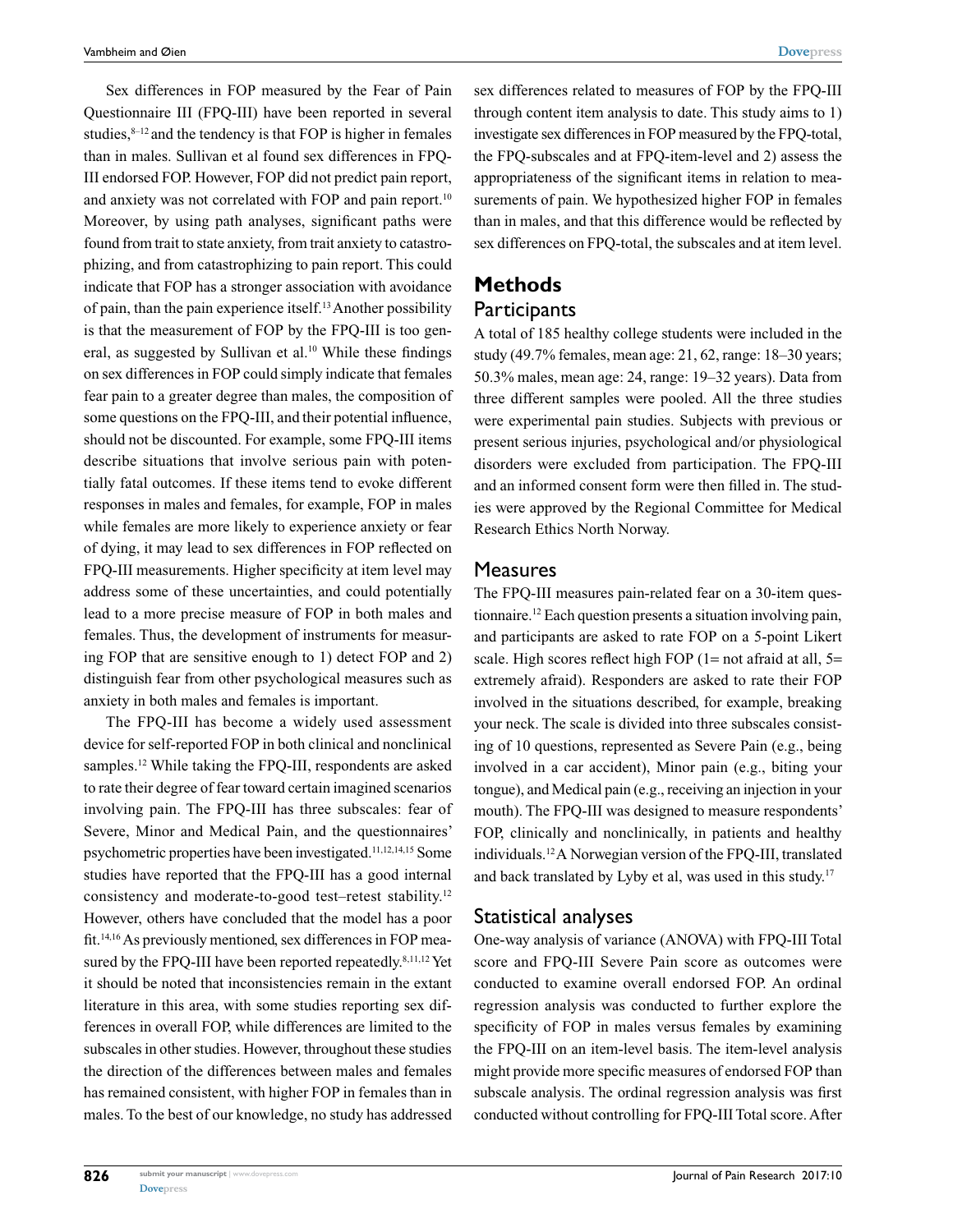which, the second analysis was performed while controlling for the FPQ-III Total score. The FPQ-III Total score was centered to the unweighted mean of the FPQ-III Total mean value for males and females. Females were used as reference group, leading to interpretation of the beta with a focus on female advantage (less likely to score higher than males, positive beta) or disadvantage (more likely to score higher than males, negative beta). Bonferroni correction for multiple comparisons was applied and the  $\alpha$ -level was set to 0.001.

# **Results**

One-way ANOVAs were conducted to analyze sex differences in FOP measured by FPQ-III Total and the subscales. In line with aim (1) statistically significant differences between males and females on FPQ-III Total scores were found  $(F(1,184)=12.29, p=0.001)$ . Descriptive statistics showed that this was due to higher FPQ-III scores in females (m=77.3) than in males (m=69.3). The difference between males and females on the Severe Pain subscale was also significant (*F*(1,184)=24.18, *p*<0.001). Again, females scored significantly higher than males. No significant sex differences were found on the subscales Medical Pain (*F*(1,184)=2.37, *p*=0.125) and Minor Pain (*F*(1,184)=2.44, *p*=0.119). Mean scores and standard deviations for males and females are presented in Table 1.

An ordinal regression analysis, without controlling for overall FOP (FPQ-III Total), but adjusted for multiple comparisons, revealed that females were significantly more likely to score higher than males on six items (*p*<0.001). Among these, five items were categorized as Severe Pain and one item as Minor Pain. Thus, females scored significantly higher than males on half of the items constituting the Severe Pain subscale. Seven more items were significant on *p*=0.05 (Table 1). Closer inspection revealed that on *p*<0.05, all items on the Severe Pain subscale reached significance.

When controlling for overall FOP, one item, a Severe Pain subscale item (item 10), met significance at *p*<0.001. However multiple items were significant at *p*<0.050 (items 1, 5, 12, 15, 22, and 29). Among these items, two were Severe,

|  |  |  | Table I Participant demographics |
|--|--|--|----------------------------------|
|--|--|--|----------------------------------|

|                              | Total       | Male        | <b>Female</b> |
|------------------------------|-------------|-------------|---------------|
| N                            | 185         | 93          | 97            |
| Mean of FPQ-III Total (SD)   | 73.3 (15.7) | 69.3 (15.9) | 77.3 (14.6)   |
| Mean of FPQ-III Severe (SD)  | 32.5(7.5)   | 30.0(7.4)   | 35.2(6.9)     |
| Mean of FPQ-III Medical (SD) | 22.8(6.7)   | 22.0(6.6)   | 23.6(6.8)     |
| Mean of FPQ-III Minor (SD)   | 17.9(5.3)   | 17.3(5.7)   | 18.5(4.9)     |
|                              |             |             |               |

**Abbreviations:** FPQ III, Fear of Pain Questionnaire III; SD, standard division.

two were Medical, and two were Minor Pain subscale items. Females scored lower FOP than males on the two Medical Pain subscale items, as indicated by the positive beta weights (items 15 and 29) (Table 2).

## **Discussion**

This study revealed sex differences in FOP as shown by the relatively higher FPQ-III scores in females compared to males. In this sample, females had higher overall FOP and more fear of Severe Pain, as measured by FPQ-III Total and FPQ-III Severe Pain. Further inspection revealed that the sex differences in fear of Severe Pain influenced the measure of overall FOP. Thus, suggesting that the sex differences on FPQ-III Total were due to sex differences on Severe Pain subscale items. The higher FOP in females than in males found in the present study is in line with previous studies.<sup>14,15</sup>

To quickly summarize some of the findings from previous studies on the FPQ-III, McNeil and Rainwater reported sex differences on overall, Severe, Medical, and Minor Pain subscales.12 Osman et al reported sex differences on the Severe and Medical Pain subscales.<sup>11</sup> Others have reported sex differences on the Severe Pain subscale only.<sup>8</sup> These studies clearly agree that sex differences in FOP as measured by the FPQ-III exist, and that FOP is higher in females than males. To our knowledge, no studies have reported higher FOP in males than in females on overall or subscale levels, yet inconsistencies persist across studies regarding how these differences are expressed.

One possible explanation of the observed sex difference in fear of Severe Pain is that some of the items might reflect psychological measures other than FOP in females. An increasing number of studies have shown that pain and psychological measures such as fear and anxiety are closely related, and that their association with, or relationship to, pain may differ between males and females.<sup>2,7,18</sup> While anxiety has been found to increase pain in both sexes, the association between pain and anxiety is stronger in males than in females.18 Accordingly, higher levels of anxiety are more strongly associated with higher levels of pain in males than in females. In chronic pain patients, overall anxiety sensitivity is higher in females than in males, but males have higher levels of pain-related anxiety, than females.<sup>2</sup> Furthermore, high levels of FOP reduce pain tolerance in females, but not in males.3 This could explain why females express higher levels of stress, anxiety, and increased negative affect compared to males,<sup>19</sup> and may be relevant for understanding the findings from this study. In our sample, females scored significantly higher than males on the Severe Pain subscale.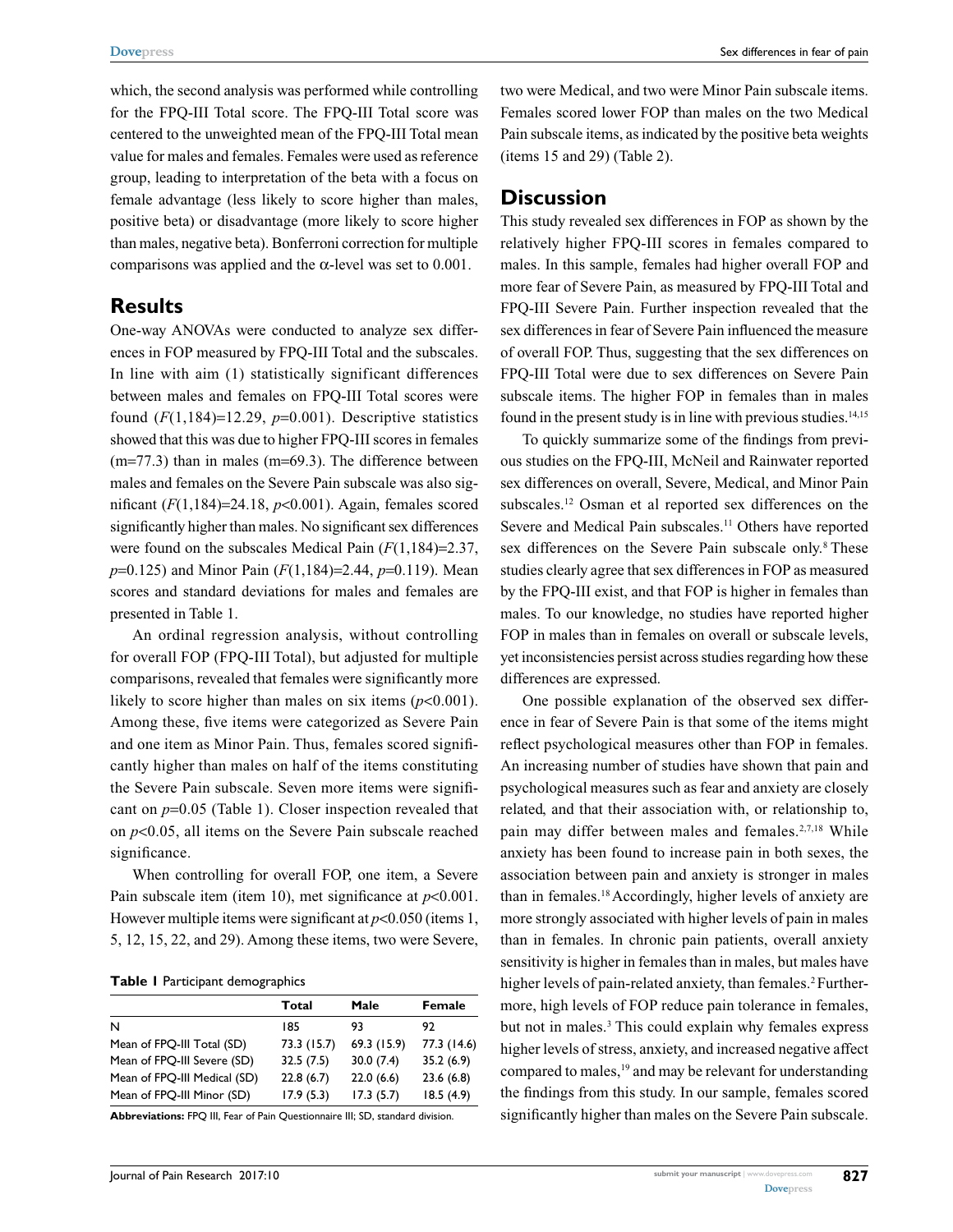#### **Table 2** Item-level analysis FPQ-III

| Item                               | (2a) Main effect of gender <sup>a</sup> |           |            | (2b) Main effect of gender <sup>b</sup> |           |            |
|------------------------------------|-----------------------------------------|-----------|------------|-----------------------------------------|-----------|------------|
|                                    | β                                       | <b>SE</b> | p-Value    | β                                       | <b>SE</b> | p-Value    |
| Car accident (Severe)              | $-1.10$                                 | 0.278     | $< 0.001*$ | $-0.73$                                 | 0.293     | $0.012**$  |
| Biting tongue (Minor)              | $-0.38$                                 | 0.279     | 0.171      | 0.16                                    | 0.300     | 0.958      |
| Breaking arm (Severe)              | $-0.56$                                 | 0.268     | $0.037**$  | $-0.13$                                 | 0.283     | 0.655      |
| Cut tongue on envelope (Minor)     | $-0.13$                                 | 0.271     | 0.617      | 0.33                                    | 0.289     | 0.256      |
| Heavy object head (Severe)         | $-0.97$                                 | 0.271     | $< 0.001*$ | $-0.59$                                 | 0.283     | $0.038**$  |
| Break leg (Severe)                 | $-0.66$                                 | 0.268     | $0.014**$  | $-0.21$                                 | 0.280     | 0.457      |
| Hit elbow (Minor)                  | $-0.41$                                 | 0.277     | 0.134      | 0.12                                    | 0.297     | 0.679      |
| Blood sample (Medical)             | $-0.03$                                 | 0.279     | 0.927      | 0.48                                    | 0.303     | 0.112      |
| Slam car door hand (Severe)        | $-0.78$                                 | 0.270     | $0.004**$  | $-0.47$                                 | 0.282     | 0.096      |
| Fall down stairs (Severe)          | $-1.16$                                 | 0.278     | $< 0.001*$ | $-0.92$                                 | 0.290     | $< 0.001*$ |
| Injection arm (Medical)            | $-0.21$                                 | 0.274     | 0.439      | 0.39                                    | 0.299     | 0.189      |
| Burn fingers (Minor)               | $-0.08$                                 | 0.282     | 0.774      | 0.79                                    | 0.331     | $0.017**$  |
| Break neck (Severe)                | $-0.74$                                 | 0.285     | $0.010**$  | $-0.30$                                 | 0.307     | 0.324      |
| Injection hip (Medical)            | $-0.50$                                 | 0.267     | 0.059      | 0.08                                    | 0.283     | 0.786      |
| Splinter in foot removed (Medical) | 0.14                                    | 0.288     | 0.619      | 0.65                                    | 0.319     | $0.042**$  |
| Remove particle from eye (Medical) | $-0.20$                                 | 0.263     | 0.446      | 0.32                                    | 0.279     | 0.256      |
| Injection mouth (Medical)          | $-0.18$                                 | 0.265     | 0.489      | 0.36                                    | 0.285     | 0.207      |
| Face burned by cigarette (Severe)  | $-0.71$                                 | 0.272     | $0.009**$  | $-0.33$                                 | 0.282     | 0.238      |
| Paper-cut finger (Minor)           | $-0.23$                                 | 0.284     | 0.409      | 0.41                                    | 0.322     | 0.202      |
| Stitches lip (Medical)             | $-0.42$                                 | 0.268     | 0.114      | 0.04                                    | 0.287     | 0.875      |
| Remove foot wart (Medical)         | $-0.66$                                 | 0.274     | $0.015**$  | $-0.21$                                 | 0.295     | 0.481      |
| Shaving cut (Minor)                | $-1.35$                                 | 0.300     | $< 0.001*$ | $-0.96$                                 | 0.324     | $0.003**$  |
| Hot drink (Minor)                  | $-0.18$                                 | 0.280     | 0.526      | 0.34                                    | 0.299     | 0.261      |
| Soap eyes (Minor)                  | $-0.31$                                 | 0.291     | 0.286      | $-0.01$                                 | 0.309     | 0.981      |
| Terminal illness (Severe)          | $-0.95$                                 | 0.281     | $< 0.001*$ | $-0.58$                                 | 0.301     | 0.054      |
| Tooth pulled (Medical)             | $-0.34$                                 | 0.264     | 0.195      | 0.23                                    | 0.282     | 0.407      |
| Vomiting food poisoning (Severe)   | $-0.93$                                 | 0.275     | $< 0.001*$ | $-0.50$                                 | 0.286     | 0.081      |
| Sand eyes (Minor)                  | 0.31                                    | 0.272     | 0.257      | 0.18                                    | 0.296     | 0.531      |
| Tooth drilled (Medical)            | 0.17                                    | 0.265     | 0.512      | 0.66                                    | 0.283     | $0.018**$  |
| Muscle cramp (Minor)               | $-0.67$                                 | 0.277     | $0.015**$  | $-0.22$                                 | 0.292     | 0.452      |

Notes: β negative values indicate females score higher than males; β positive values indicate females score lower than males. <sup>a</sup>Main effect of gender without controlling for overall fear of pain. b Main effect of gender controlling for overall fear of pain. \*Significant *p*<0.050. \*\*Significant after Bonferroni adjustment (*p*<0.001). **Abbreviations:** FPQ III, Fear of Pain Questionnaire III; SE, standard error.

We hypothesized that the Severe Pain subscale items could have been interpreted or understood differently in males and females, possibly due to divergent levels of overall anxiety and pain-related anxiety. This may in turn have produced the observed sex differences. Some of the most contrasting effects between males and females were found in their responses to Severe Pain subscale items, which included item 1 ("automobile accident"), 13 ("breaking your neck"), and 25 ("having a terminal illness causing daily pain"). Females' responses to these items might reflect more symptoms of anxiety rather than FOP itself. Previous studies have reported that females are, for example, more afraid of dying compared to males.20,21 Therefore, females may be more fearful of serious incidents, and thereby respond with higher FOP than males to such items. Females' responses to these items might therefore more accurately reflect higher levels of anxiety than FOP. Thus, the Severe Pain subscale may potentially measure something other than FOP in females than in males, such as fear of dying, fear of being disabled, overall anxiety, or existential anxiety. This study defined fear and anxiety as related constructs, but with some distinctions. The findings of higher levels of severe FOP in females, might be related to the interpretation of the Severe Pain subscale items. For example, "Being in an automobile accident", "Having a heavy object hit you in the head", "Breaking your neck", and "Having a terminal illness that causes you daily pain" might not only represent FOP. Such items could also elicit anxiety related to the consequences and implications these serious happenings might have effect on, for example, familial factors and caregiver responsibilities.

One of the FPQ-III items involve daily pain as a comorbidity to terminal illness. Most healthy individuals have no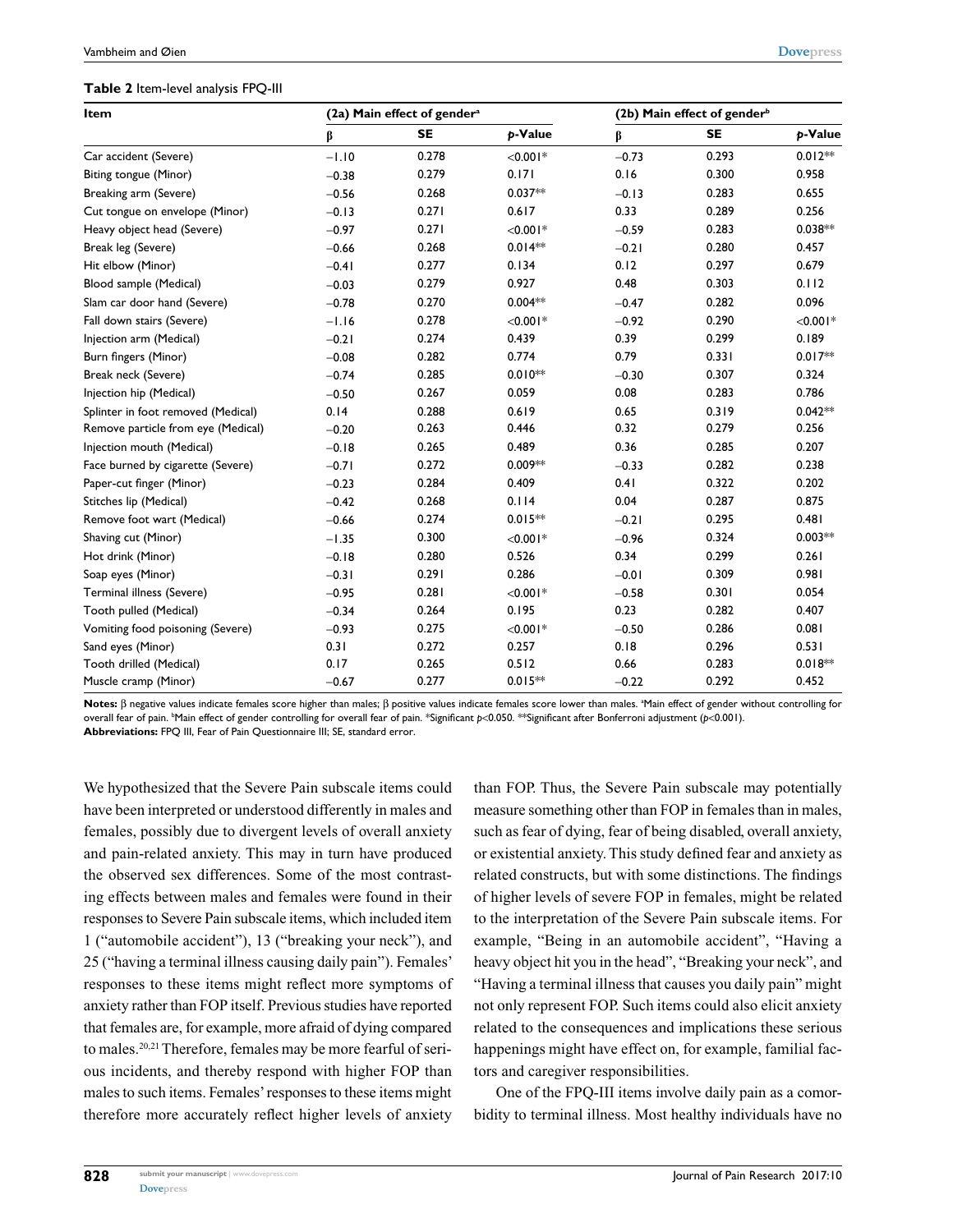experience with pain related to this terminal illness. This is highly relevant for the sample in this study, which consisted of young, healthy participants (mean age: 22.8 years). It is likely that these items measure anxiety, for example, and not the FOP associated with the specific situation. Females report more fear and score higher on measures of trait anxiety than males.22 Thus, these items may be problematic when the FPQ-III is utilized to measure FOP in healthy individuals. The finding of less pronounced sex differences on the subscales with less serious outcomes, again raises the question if higher levels of anxiety in females than in males might influence the Severe Pain subscale. Sex differences in interpretations of possible consequences from the presented situations may explain this finding. Furthermore, specificity of some of the FPQ items could improve the ability to measure FOP equally in healthy males and females. Exchanging items where large sex differences are expressed, with other items describing situations where severe pain is involved, might improve the FPQ-III's ability to measure FOP more equally in males and females. As previously mentioned, most healthy individuals have no experience with or relation to serious accidents or injuries, such as one may expect after a car accident or breaking the neck. It may be argued that the Severe Pain subscale does not present situations exclusively related to pain infliction. Inclusion of items presenting other pain involving situations may be more appropriate in relation to measurements of pain and FOP. A possible way of further developing the FPQ-III could be to exchange some of these items with other items that healthy participants more easily can relate to. This may be situations involving moderate-to-high levels of pain, such as postoperative pain, migraine, appendicitis, urinary infection, pyelitis, dislocation of a shoulder, elbow or knee, and tooth pain.

Another possible explanation of the findings from this study is that gender role expectations of pain influence males and females differently when confronted with reporting FOP. Previous studies have shown that pain behavior is influenced by contextual factors, such as socialization, cultural expectations, and feminine and masculine gender role expectations.23–25 Klonoff et al reported that males were less likely to report pain than females, and furthermore, were embarrassed when reporting pain.<sup>26</sup> When conducting a study where experimenters were instructed to dress up and behave in ways meant to elicit gender-related cues, Levine and De Simone found that the sex of the experimenter influenced pain report in males.27 The results revealed that males reported significantly lower pain to female experimenters compared to male experimenters. Similar findings have been reported

later.<sup>28</sup> Thus, the importance of gender role stereotypes and their possible contribution to pain behavior cannot be entirely discounted. Gender role stereotypes might have contributed to the findings of the higher FOP in females than in males in this study. In this study, the FPQ-III was administered to the participants in the laboratory. Participants filled in the questionnaire while sitting in the laboratory together with an experimenter. When the participants had finished filling in the questionnaire it was collected by the experimenter. In many cultures, masculine gender roles decreases pain behavior, whereas feminine gender roles increase pain expression.<sup>29</sup> Male participants in this study may have underscored FOP, possibly due to gender role expectations or stereotypes. However, as these constructs were not measured, this would be a matter of speculation. Future investigations could examine this issue further, for example, by measuring level of masculinity and femininity in addition to FOP or designing a study where experimenter sex and participant sex is crossed and balanced.

The finding that females reported higher FOP on some of the Minor and Medical Pain subscales items, in this study, is in line with previous findings. Fredrikson et al reported that females have higher fear of injections, dentists, and injuries, compared to males.30 Females worry, ruminate, and display more negative affectivity than males. According to the results from this study, females are more afraid of burning their fingers, cutting themselves while shaving, having a muscle cramp (Minor Pain), and having a wart removed by a doctor (Medical Pain), compared to males. However, these differences did not contribute to sex differences at subscale level. In addition to the items with fatal or potential for fatal outcome, females were more afraid of being injured by falling, hit or burned by an object, food poisoning, and breaking a bone (Severe Pain), compared to males. Thus, although there are some sex differences on all three subscales, the Minor and Medical Pain subscales seem to be better adjusted for sex than the Severe Pain subscale.

The FPQ-III is designed to measure FOP,<sup>12</sup> but we argue that it does not sensitively distinguish between FOP and anxiety. The Severe Pain subscale items involving fatal or potentially fatal outcome may elicit different psychological responses in males and females, and thereby produce the differences observed in this and other studies. $8-12$  Thus, there are several potential implications associated with the findings from this study. Pain is not solely a result of nociceptive intensity. Psychological factors influence pain experience, pain expression, and pain inhibition.26 There is a distinction between sensory and affective components of pain, and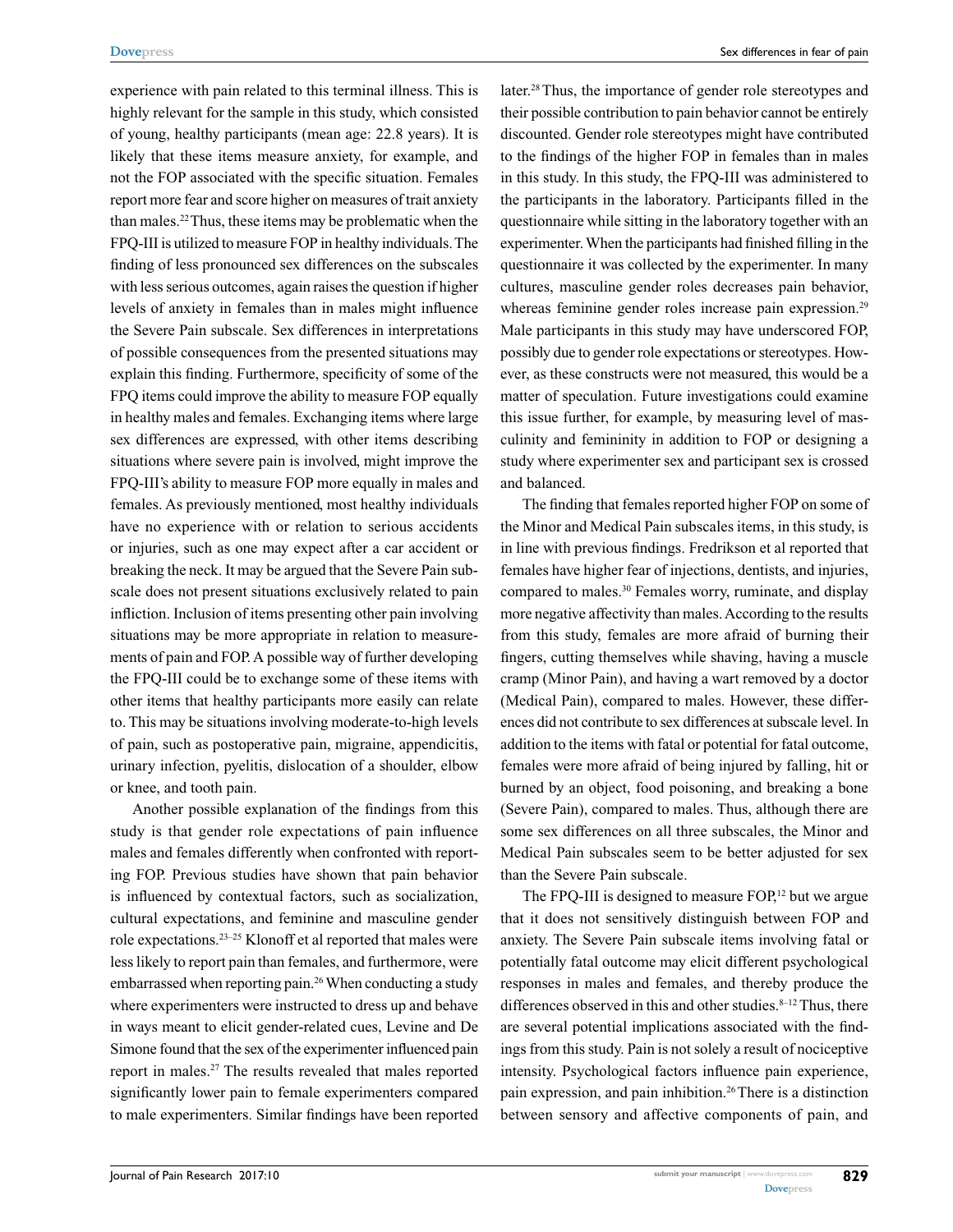both fear and anxiety constitutes the affective dimension of pain. Although fear is related to the immediate and present unpleasantness experienced together with pain, anxiety is merely associated with fears or worries about the long-term implications pain might have.<sup>1</sup> If higher FOP measured by the FPQ-III reflects fear in males, but anxiety in females, use of FPQ-III measures as covariates in experimental and clinical studies may lead to erroneous or biased conclusions. Fear and anxiety may have opposite effects on pain, illustrated by hyperalgesic responses in the presence of anxiety, and hypoalgesic responses in the presence of fear.<sup>1</sup> This may partly explain the finding by Lyby et al.<sup>17</sup> In that study it was reported that FOP was significantly higher in females than in males. Furthermore, FOP was related to reduced pain inhibition in females, but not in males.<sup>9</sup> Those findings may have been influenced by sex differences in pain-related anxiety, not sex differences in pain-related fear, measured by the FPQ-III. However, only overall mean FOP scores was reported, thus limiting the possibility to reconcile findings with this study.

If the FPQ-III measure different affective components of pain in males and females, our findings may have clinical implications as well. Distinguishing between anxiety and FOP may thus be of importance, for example, in the work with optimizing clinical treatment. Refinement of existing models, or development of new ones, should include fear and anxiety as separate constructs. However, this study included healthy participants only. Thus, results from clinical samples may be divergent, and findings from this could be generalizable to nonclinical samples only.

The fairly young age of the participants in our sample may represent a limitation, as expression of FOP has been found to vary between younger and older populations.<sup>15</sup> Furthermore, this study utilized a Norwegian version of the FPQ-III, and had a relatively small sample size. Future studies investigating sex differences in FOP measured by the FPQ-III should include data from other versions across language, and age groups. Confirmatory and exploratory factor analytic approaches with a focus on sex differences may provide a better model, adjusted for the differences induced by sex.

# **Conclusion**

Understanding sex differences in pain is of crucial importance to succeed in the development of better and targeted pain treatments. This study found that healthy females score higher on Severe Pain subscale FPQ-III items than males. The FPQ-III is designed to measure FOP, but it does not sensitively distinguish between FOP and anxiety. Possible explanations are sex differences in psychosocial and interpretative responses to Severe Pain subscale items. Studies have shown that anxiety is a better predictor of pain in males than in females, and that high levels of FOP reduce pain tolerance in females, but not in males. Therefore, future research should aim to develop FOP measures that sensitively discriminate between fear and anxiety.

## **Acknowledgments**

The study was supported by the Bial Foundation and the University of Tromsø, Tromsø, Norway. The publication charges were funded by a grant from the publication fund of UiT, The Arctic University of Norway. The authors would like to acknowledge Logan Hart BA, Yale Child Study Center and Dr Frederick Shic, PhD, at University of Washington for their contributions.

# **Author contributions**

Both authors contributed in the data analysis. SMV wrote the manuscript with contributions from RAØ. Both authors read and approved the final manuscript.

## **Disclosure**

The authors report no conflicts of interest in this work.

## **References**

- 1. Rhudy JL, Meagher MW. Fear and anxiety: divergent effects on human pain thresholds. *Pain*. 2000;84(1):65–75.
- 2. Frot M, Feine JS, Bushnell CM. Sex differences in pain perception and anxiety. A psychophysical study with topical capsaicin. *Pain*. 2004; 108(3):230–236.
- 3. Thibodeau MA, Welch PG, Katz J, Asmundson GJG. Pain-related anxiety influences pain perception differently in men and women: a quantitative sensory test across thermal pain modalities. *Pain*. 2013; 154(3):419–426.
- 4. Racine M, Tousignant-Laflamme Y, Kloda LA, Dion D, Dupuis G, Choinière M. A systematic literature review of 10 years of research on sex/gender and pain perception – part 2: do biopsychosocial factors alter pain sensitivity differently in women and men? *Pain*. 2012;153(3): 619–635.
- 5. George SZ, Hirsh AT. Psychologic influence on experimental pain sensitivity and clinical pain intensity for patients with shoulder pain. *J Pain*. 2009;10(3):293–299.
- 6. Hirsh AT, George SZ, Bialosky JE, Robinson ME. Fear of pain, pain catastrophizing, and acute pain perception: relative prediction and timing of assessment. *J Pain*. 2008;9(9):806–812.
- 7. Riley JL, Robinson ME, Wade JB, Myers CD, Price DD. Sex differences in negative emotional responses to chronic pain. *J Pain*. 2001; 2(6):354–359.
- 8. Horn ME, Alappattu MJ, Gay CW, Bishop M. Fear of severe pain mediates sex differences in pain sensitivity responses to thermal stimuli. *Pain Res Treat*. 2014;2014(5):1–7.
- 9. Lyby PS, Aslaksen PM, Flaten MA. Variability in placebo analgesia and the role of fear of pain – an ERP study. *Pain*. 2011;152(10):2405–2412.
- 10. Sullivan MJL, Thorn B, Rodgers W, Ward LC. Path model of psychological antecedents to ain experience: experimental and clinical findings. *Clin J Pain*. 2004;20(3):164.